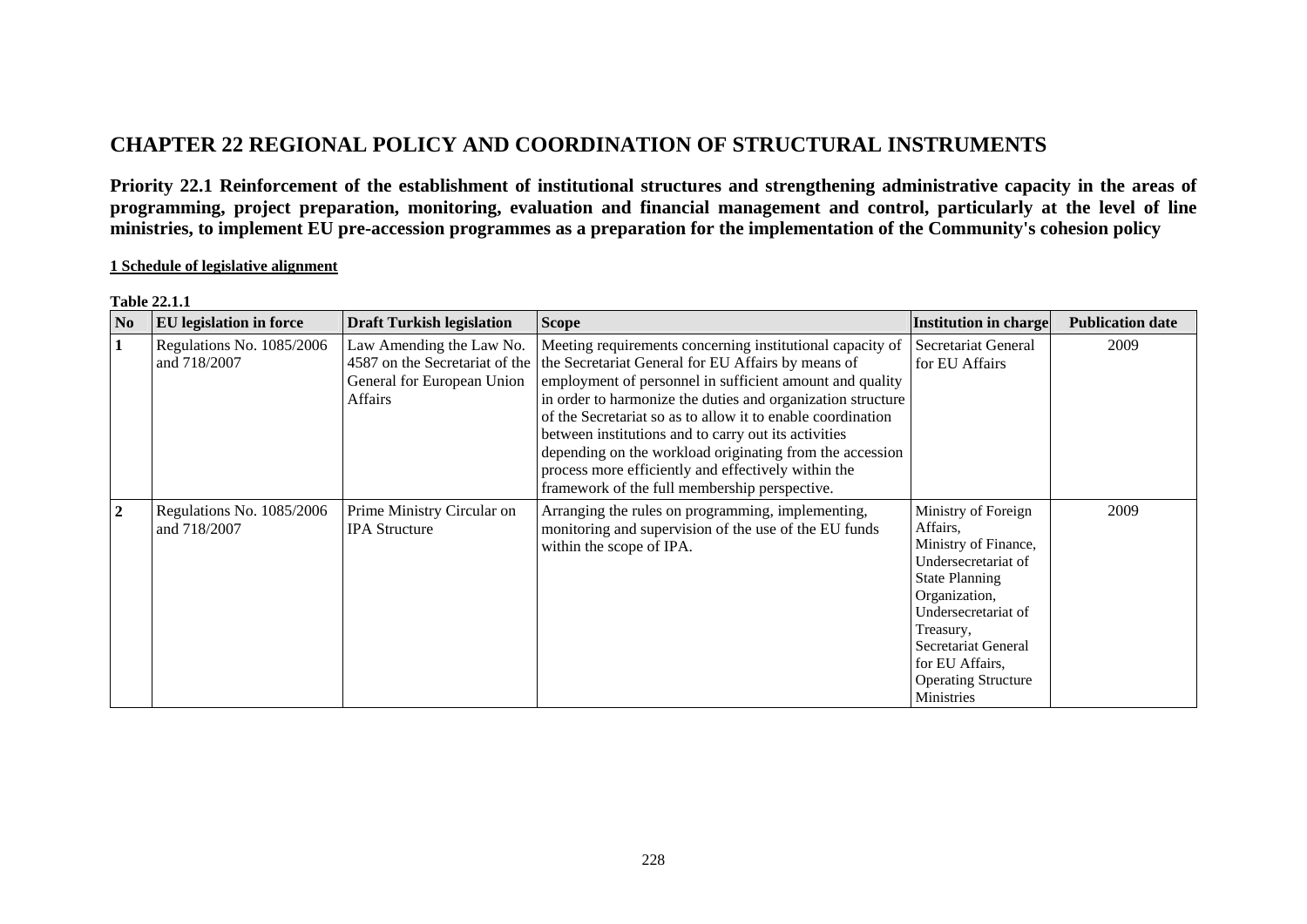## **Table 22.1.1 (Continued)**

| N <sub>0</sub>          | <b>EU</b> legislation in force            | <b>Draft Turkish legislation</b>                                                                                                                                 | <b>Scope</b>                                                                                                                                             | <b>Institution in charge</b>                                                                                                                                                                                                                   | <b>Publication date</b> |
|-------------------------|-------------------------------------------|------------------------------------------------------------------------------------------------------------------------------------------------------------------|----------------------------------------------------------------------------------------------------------------------------------------------------------|------------------------------------------------------------------------------------------------------------------------------------------------------------------------------------------------------------------------------------------------|-------------------------|
| $\mathbf{3}$            | Regulations No. 1085/2006<br>and 718/2007 | Amendment to the<br>Implementing Regulation on<br>the Board of Treasury<br>Controllers                                                                           | Inclusion of the Audit Authority functions specified in the<br>IPA regulation to the Implementing Regulation.                                            | Undersecretariat of<br>Treasury                                                                                                                                                                                                                | 2009                    |
| $\overline{\mathbf{4}}$ | Regulations No. 1085/2006<br>and 718/2007 | Law Amending the Law No.<br>4059 concerning the<br>Organization and Functions of<br>Undersecretariat of the<br>Treasury and Undersecretariat<br>of Foreign Trade | Amending the Article 5/b of the Law No.4059 in terms of<br>the "Audit Authority" functions specified in IPA<br>regulation                                | Undersecretariat of<br>Treasury                                                                                                                                                                                                                | 2009-2010               |
| 5                       | Regulations No. 1085/2006<br>and 718/2007 | Legal and Institutional<br>Arrangements for Co-<br>financing                                                                                                     | Establishing a mechanism and a legal basis for the co-<br>financing of environment infrastructure projects funded<br>within EU pre-accession assistance. | Ministry of Finance,<br>Ministry of<br>Environment and<br>Forestry,<br>Undersecretariat of<br><b>State Planning</b><br>Organization,<br>Undersecretariat of<br>Treasury,<br>Secretariat General<br>for EU Affairs,<br>The Bank of<br>Provinces | 2009                    |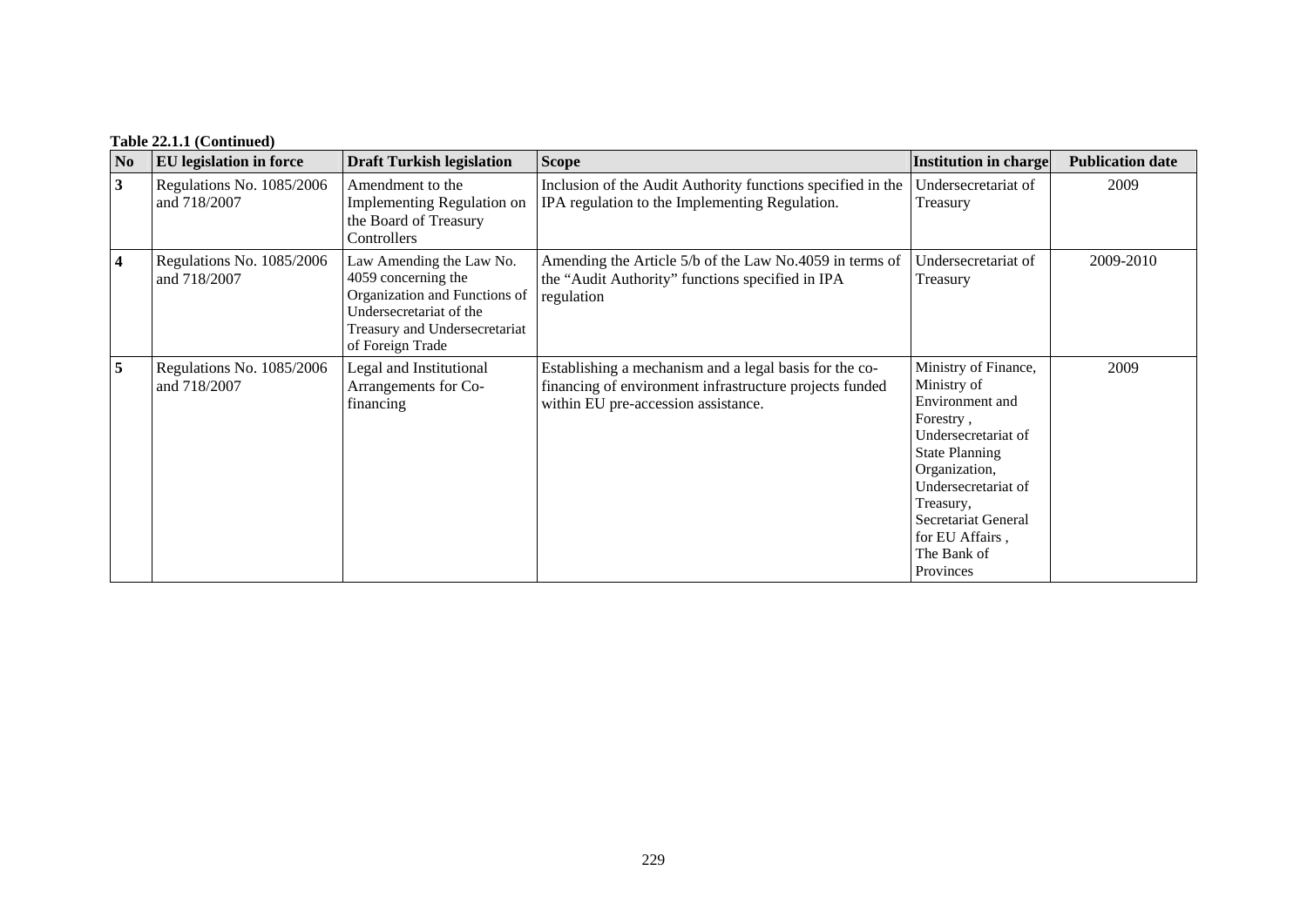| N <sub>0</sub>   | <b>EU</b> legislation in force            | <b>Draft Turkish legislation</b>                                                                                         | <b>Scope</b>                                                                                                                                                                                                                                                                                                                                      | <b>Institution in charge</b>               | <b>Publication date</b> |
|------------------|-------------------------------------------|--------------------------------------------------------------------------------------------------------------------------|---------------------------------------------------------------------------------------------------------------------------------------------------------------------------------------------------------------------------------------------------------------------------------------------------------------------------------------------------|--------------------------------------------|-------------------------|
| 6                | Regulations No. 1085/2006<br>and 718/2007 | Law Amending the Law No.<br>4856 on the Organization and<br>Duties of the Ministry of<br><b>Environment and Forestry</b> | Strengthening the legal basis for the units established to<br>administer and apply the Environment Operational<br>Program, preparations of which are completed under the<br>coordination of the Ministry of Environment and Forestry,<br>effectively in order to benefit from the EU financial aids<br>within the scope of IPA.                   | Ministry of<br>Environment and<br>Forestry | 2009-2010               |
| 7                | Regulations No. 1085/2006<br>and 718/2007 | Law Amending the Law No.<br>3146 on the Establishment of<br>the Ministry of Labour and<br>Social Security                | Strengthening the legal basis for the units established to<br>administer and apply the Human Resources Development<br>Operational Program, preparations of which are completed<br>under the coordination of the Ministry of Labour and<br>Social Security, effectively in order to benefit from the<br>EU financial aids within the scope of IPA. | Ministry of Labour<br>and Social Security  | 2009-2010               |
| 8                | Regulations No. 1085/2006<br>and 718/2007 | Law Amending the Law No.<br>3143 on the Establishment of<br>the Ministry of Industry and<br>Trade                        | Strengthening the legal basis for the units established to<br>administer and apply the Operational Program for<br>Regional Competitiveness, preparations of which are<br>completed under the coordination of the Ministry of<br>Industry and Trade, effectively in order to benefit from the<br>EU financial aids within the scope of IPA.        | Ministry of Industry<br>and Trade          | 2009-2010               |
| $\boldsymbol{9}$ | Regulations No. 1085/2006<br>and 718/2007 | Law Amending the Law No.<br>3348 on the Organization and<br>Duties of the Ministry of<br>Transport                       | Strengthening the legal basis for the units established to<br>administer and apply the Transport Operational Program,<br>preparations of which are completed under the<br>coordination of the Ministry of Transport, effectively in<br>order to benefit from the EU financial aids within the<br>scope of IPA.                                    | Ministry of<br>Transport                   | 2009-2010               |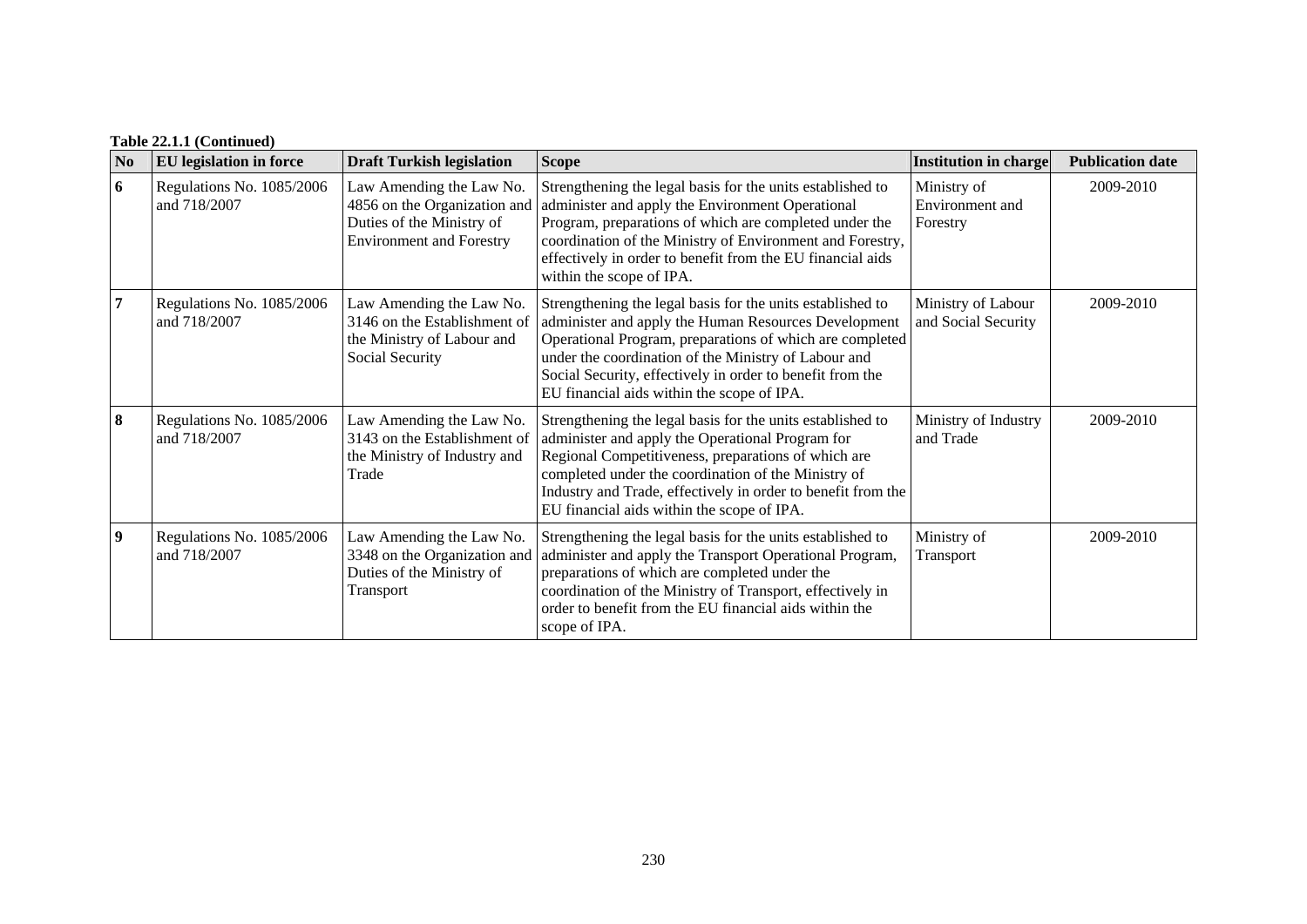### **Table 22.1.1 (Continued)**

| $\overline{\text{No}}$ | <b>EU</b> legislation in force            | Draft Turkish legislation | <b>Scope</b>                                                                                                                                                                                                                                  | <b>Institution in charge</b>                                                                                                                                                                    | <b>Publication date</b> |
|------------------------|-------------------------------------------|---------------------------|-----------------------------------------------------------------------------------------------------------------------------------------------------------------------------------------------------------------------------------------------|-------------------------------------------------------------------------------------------------------------------------------------------------------------------------------------------------|-------------------------|
| 10                     | Regulations No. 1085/2006<br>and 718/2007 |                           | Arrangements Regarding the Regulating the implementing procedures and principles in<br>Use of the EU Financial Aids relation to the amendments to be made in the<br>establishment laws of Ministries for the use of the EU<br>financial aids. | Ministry of<br>Environment and<br>Forestry <sup>1</sup><br>Ministry of Labour<br>and Social Security <sup>2</sup><br>Ministry of Industry<br>and Trade <sup>3</sup><br>Ministry of<br>Transport | 2010                    |

<span id="page-3-1"></span><span id="page-3-0"></span><sup>&</sup>lt;sup>1</sup> It will be enacted after the adoption of Law Amending the Law No. 4856 on the Organization and Duties of the Ministry of Environment and Forestry.

<sup>&</sup>lt;sup>2</sup> It will be enacted after the adoption of Law Amending the Law No. 3146 on the Establishment of the Ministry of Labour and Social Security.

<span id="page-3-2"></span> $3$  It will be enacted after the adoption of Law Amending the Law No. 3143 on the Establishment of the Ministry of Industry and Trade.

<span id="page-3-3"></span><sup>&</sup>lt;sup>4</sup> It will be enacted after the adoption of Law Amending the Law No. 3348 on the Organization and Duties of the Ministry of Transport.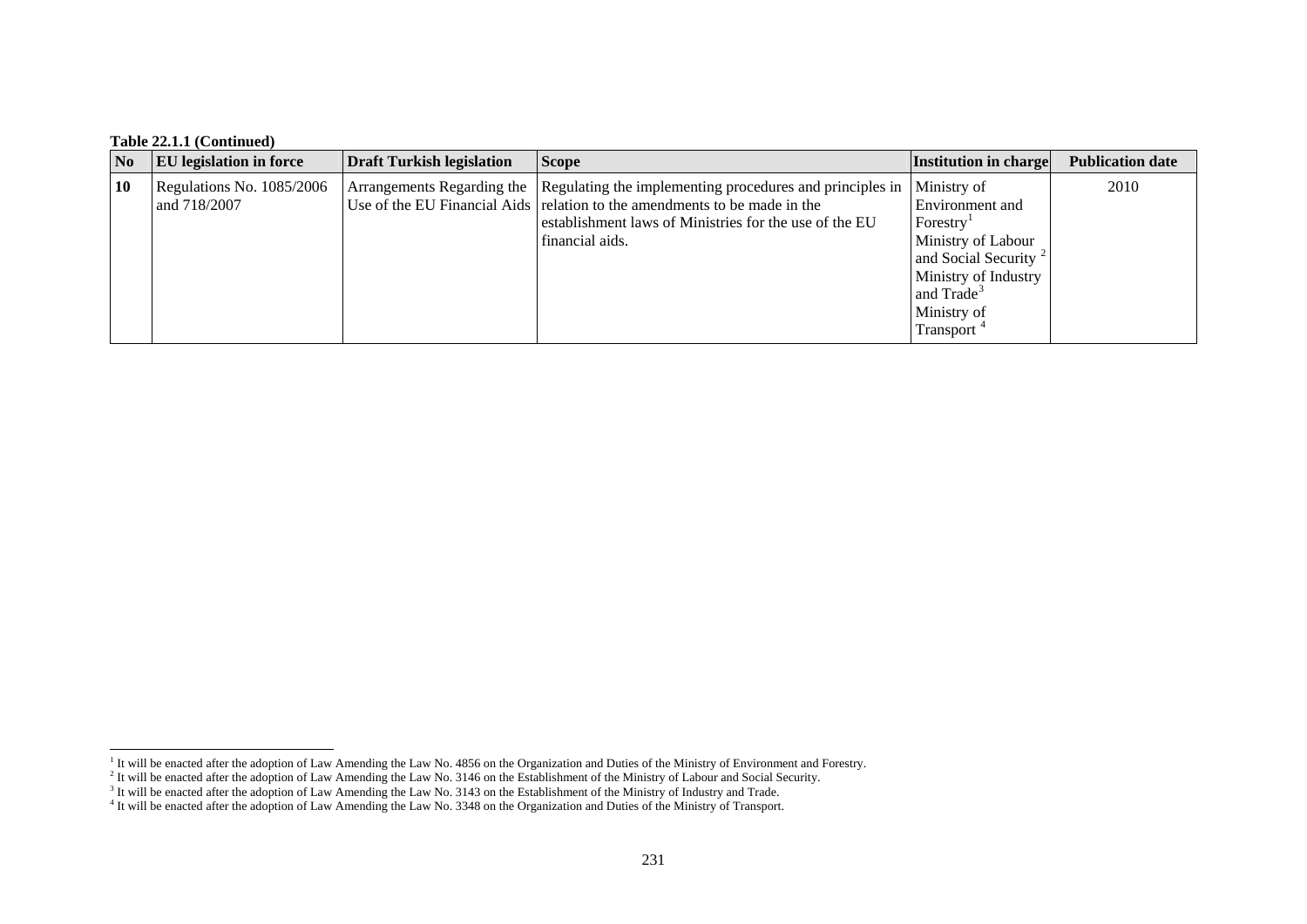### **2 Schedule of institutional capacity building requirements necessary for legislative approximation and implementation**

**Table 22.1.2** 

| N <sub>0</sub>          | <b>Requirements</b>                                                                                                                                                                                                                                                                                                                                                      | Year      |  |  |  |  |
|-------------------------|--------------------------------------------------------------------------------------------------------------------------------------------------------------------------------------------------------------------------------------------------------------------------------------------------------------------------------------------------------------------------|-----------|--|--|--|--|
|                         | (Ministry of Labour and Social Security)                                                                                                                                                                                                                                                                                                                                 |           |  |  |  |  |
|                         | Strengthening the administrative and technical structure within Ministry of Labour and Social Security which is in charge of implementing<br>the IPA Component IV on Human Resources Development, recruitment and training of additional staff for this department                                                                                                       | 2009-2010 |  |  |  |  |
| $\boldsymbol{2}$        | Determination and nomination of implementation unit inside Ministry of Labour and Social Security responsible for the tendering,<br>contracting, payments, accounting and financial reporting functions in the context of the HRDOP and recruiting staff of adequate quantity and<br>quality                                                                             |           |  |  |  |  |
|                         | (Ministry of Industry and Trade)                                                                                                                                                                                                                                                                                                                                         |           |  |  |  |  |
| $\overline{\mathbf{3}}$ | Strengthening the administrative capacity of the Regional Competitiveness Programme Coordination and Implementation Centre of the<br>Ministry of Industry and Trade, responsible for the programming, implementation, monitoring, evaluation, financial management and control<br>of the Regional Competitiveness Operational Programme                                  | 2009-2011 |  |  |  |  |
| $\overline{\mathbf{4}}$ | Determination and nomination of implementation unit within the Regional Competitiveness Programme Coordination and Implementation<br>Centre of the Ministry of Industry and Trade responsible for the tendering, contracting, payments, accounting and financial reporting<br>functions in the context of the RCOP and recruiting staff of adequate quantity and quality | 2009-2011 |  |  |  |  |
|                         | (Ministry of Transport)                                                                                                                                                                                                                                                                                                                                                  |           |  |  |  |  |
| 5                       | Strengthening the administrative and technical structure within Ministry of Transport which is in charge of managing IPA funds to be<br>provided for transport sector under the III. Component of IPA, recruitment and training of additional staff for this department                                                                                                  | 2009-2010 |  |  |  |  |
| 6                       | Determination and nomination of implementation unit inside Ministry of Transport responsible for the tendering, contracting, payments,<br>accounting and financial reporting functions in the context of the Transport Operational Program under the III. Component of IPA and<br>recruiting staff of adequate quantity and quality                                      | 2009-2011 |  |  |  |  |
|                         | (Ministry of Environment and Forestry)                                                                                                                                                                                                                                                                                                                                   |           |  |  |  |  |
| 7                       | Strengthening the administrative and technical structure within Ministry of Environment and Forestry which is in charge of managing IPA<br>funds to be provided for environment sector under the III. Component of IPA, recruitment and training of additional staff for this department                                                                                 | 2009-2010 |  |  |  |  |
| 8                       | Determination and nomination of implementation unit inside Ministry of Environment and Forestry responsible for the tendering, contracting,<br>payments, accounting and financial reporting functions in the context of the Environment Operational Program under the III. Component of<br>IPA and recruiting staff of adequate quantity and quality                     | 2009-2011 |  |  |  |  |
|                         | (The Bank of Provinces)                                                                                                                                                                                                                                                                                                                                                  |           |  |  |  |  |
| 9                       | Establishing a mechanism for the co-financing of environmental infrastructure projects funded within EU pre-accession                                                                                                                                                                                                                                                    | 2009-2010 |  |  |  |  |
| 10                      | Strengthening the Institutional Capacity of The Bank of Provinces                                                                                                                                                                                                                                                                                                        | 2009-2011 |  |  |  |  |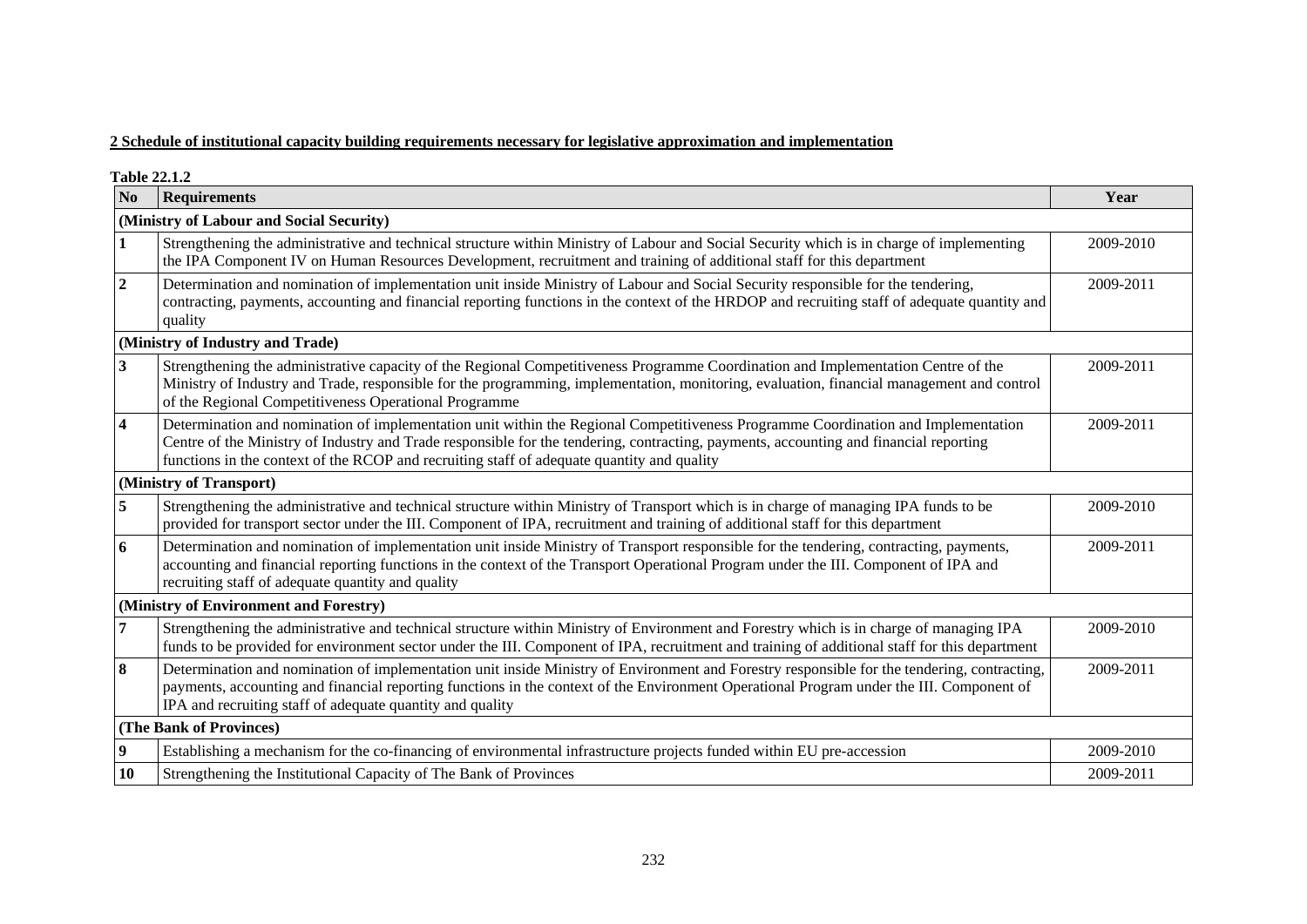### **3 Financial requirements and resources**

The financial requirements for the capacity building measures of Ministry of Environment and Forestry, Ministry of Labour and Social Security, Ministry of Industry and Trade, Ministry of Transport, which were designated as operating structures in the process of IPA, are envisaged to be covered by the technical assistance component of relevant Operational Programmes. Besides, for requirements that cannot be financed in this context, it may be proposed to use the funds under the first component of the IPA.

| Table 22.1.3<br>(Euro)                                                                                                                                                                                                                                                                                                                                                  |           |                        |                   |       |              |
|-------------------------------------------------------------------------------------------------------------------------------------------------------------------------------------------------------------------------------------------------------------------------------------------------------------------------------------------------------------------------|-----------|------------------------|-------------------|-------|--------------|
| <b>Requirements (The Bank of Provinces)</b> <sup>5</sup>                                                                                                                                                                                                                                                                                                                | Year      | <b>National Budget</b> | <b>EU</b> sources | Other | <b>Total</b> |
| <b>I</b> -Investment                                                                                                                                                                                                                                                                                                                                                    |           |                        |                   |       |              |
| - Providing software for monitoring, accounting and<br>reporting of financed projects<br>- Providing software for setting of aquifer parameter,<br>modelling and static calculations for water and waste<br>water works                                                                                                                                                 | 2009-2011 | 45,000                 | 135,000           |       | 180,000      |
| II- Legislative approximation and implementation                                                                                                                                                                                                                                                                                                                        |           |                        |                   |       |              |
| - Personnel                                                                                                                                                                                                                                                                                                                                                             |           |                        |                   |       |              |
| - Training                                                                                                                                                                                                                                                                                                                                                              |           |                        |                   |       |              |
| - IPA training<br>- Training on project selection and evaluation<br>- Training on financial management and control<br>- Training on credit of investment projects and<br>economical and financial analysis<br>- Training on implementation of new technologies<br>for water and waste water sectors and related<br>directives of the EU<br>- Training on PRAG and FIDIC | 2009-2011 |                        | 94,000            |       | 94,000       |
| - Consultancy                                                                                                                                                                                                                                                                                                                                                           | 2009-2011 |                        | 915,000           |       | 915,000      |
| - Translation                                                                                                                                                                                                                                                                                                                                                           | 2009-2011 |                        | 120,000           |       | 120,000      |
| - Other                                                                                                                                                                                                                                                                                                                                                                 |           |                        |                   |       |              |
| <b>Total</b>                                                                                                                                                                                                                                                                                                                                                            |           | 45,000                 | 1,264,000         |       | 1,309,000    |

<span id="page-5-0"></span><sup>5</sup> Financed by the project titled "Technical Assistance for Strengthening Institutional Capacity of Bank of Provinces" under SEI 2006.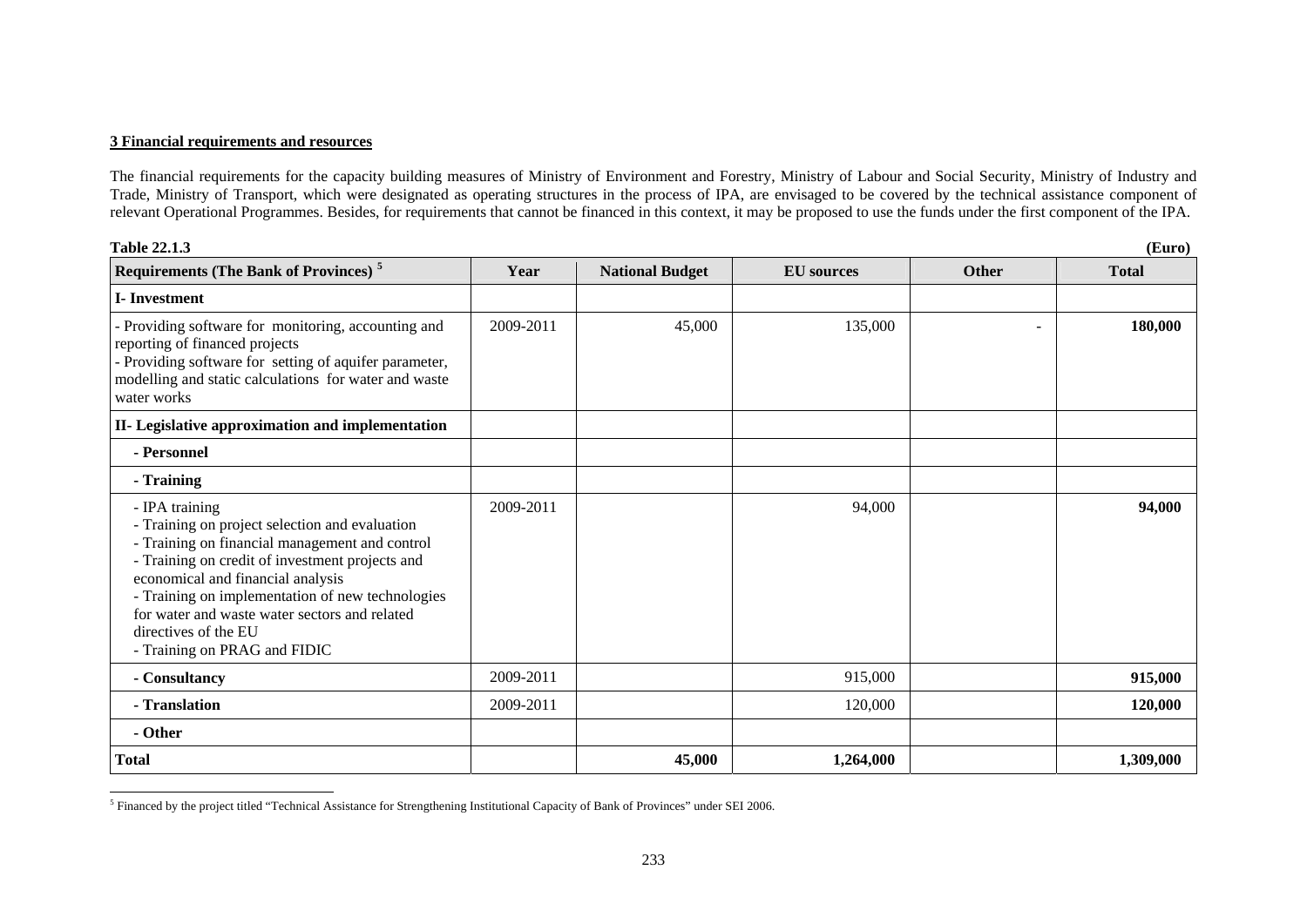## **Priority 22.2 Developing at central, regional and local level the administrative capacity for the implementation of possible future Community cohesion policy**

## **1 Schedule of legislative alignment**

#### **Table 22.2.1**

| N <sub>0</sub> | <b>EU</b> legislation in force | <b>Draft Turkish legislation</b>                                                                                                                                                                                                                                                                               | <b>Scope</b>                                                                                                                                                                                                                                                                         | Institution in charge                                        | <b>Publication date</b> |
|----------------|--------------------------------|----------------------------------------------------------------------------------------------------------------------------------------------------------------------------------------------------------------------------------------------------------------------------------------------------------------|--------------------------------------------------------------------------------------------------------------------------------------------------------------------------------------------------------------------------------------------------------------------------------------|--------------------------------------------------------------|-------------------------|
| 1              | Regulation No (EC) 1083/2006   | Decisions of Council of<br>Ministers on the<br>Establishment of<br>Development Agencies in<br>NUTS - II Regions                                                                                                                                                                                                | Completing the establishment of agencies and launching<br>the services in all NUTS II Regions                                                                                                                                                                                        | Undersecretariat of<br><b>State Planning</b><br>Organization | 2009                    |
| $\mathbf{2}$   | Regulation No (EC) 1083/2006   | Law No. $3152$ on the<br>Organization and Duties of<br>the Ministry of Interior,<br><b>Regulation on Planning</b><br>Expert of Ministry of<br>Interior, Regulation on<br>Organization and Duties of<br>Provincial Directorate of<br>Planning and Coordination<br>Related secondary and<br>tertiary regulations | Strengthen the capacity of planning, programming,<br>coordination and monitoring at provincial level and ensure<br>effective working of Provincial Coordination Committee<br>through increasing the capacity and authority of Provincial<br>Directorate of Planning and Coordination | Ministry of Interior                                         | 2009                    |